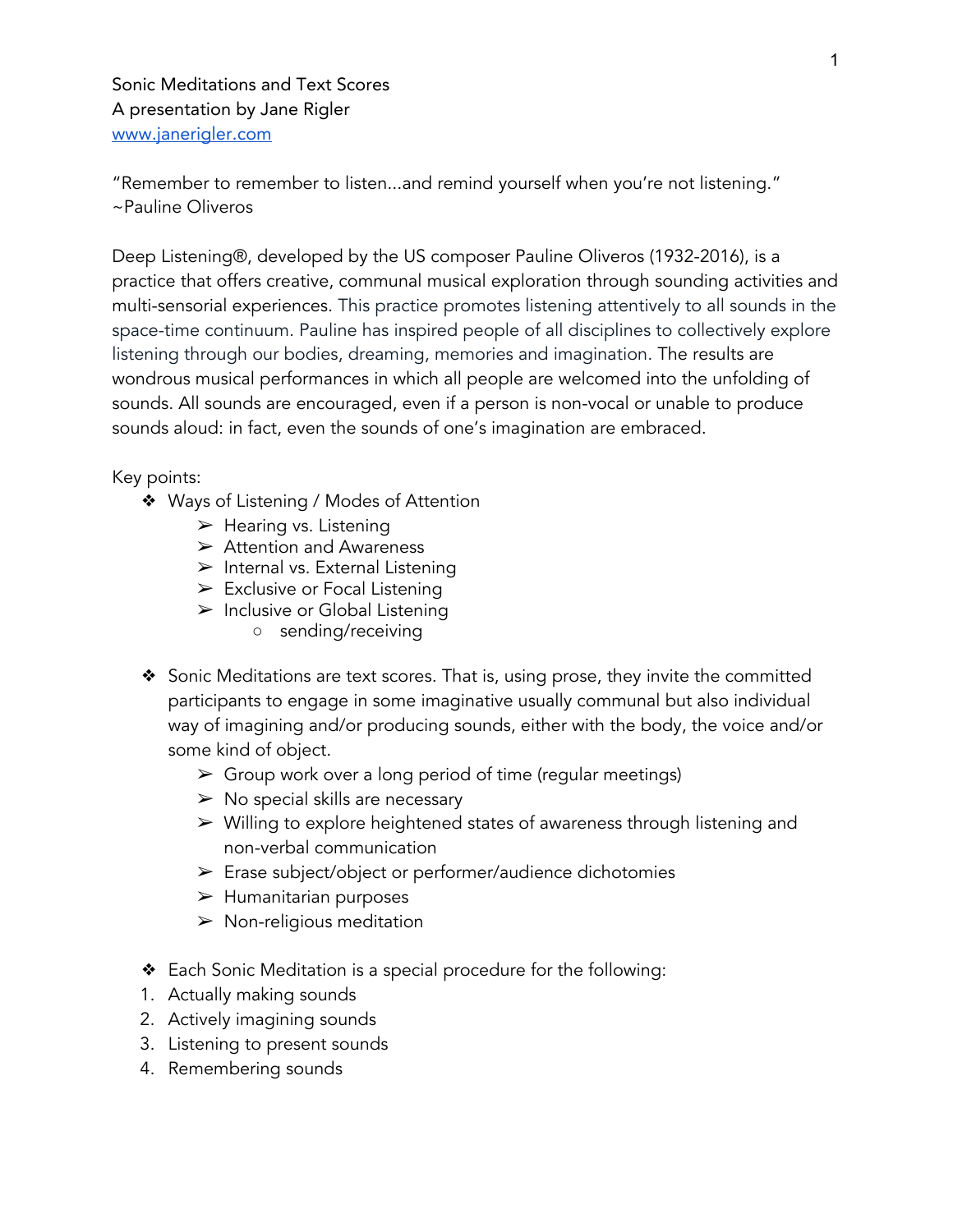#### Sonic Meditations by Pauline Oliveros

**Imaginary Meditation by Pauline Oliveros** Can you imagine your own resonance? Can you imagine listening beyond the edge of your own imagination? Can you imagine that every cell in your body is vibrating all the time? Can you imagine the tuning of the universe? Can you imagine the echoes of all the footsteps you have ever taken?

#### Breathe In/Breathe Out by Pauline Oliveros

Begin by listening to your own breathing. Amplify the sound of your breath by placing the palms of your hands over your ears. Listen as the sound of your breath turns into the sound of wind.

It might be a gentle wind, a gusty wind, a howling wind, or some other kind of wind. Make the wind sounds audible.

Open your ears gradually as your wind sounds join others' wind sounds until one prevailing beneficial wind sounds.

Afterwards, listen for the calm.

#### One word by Pauline Oliveros

Choose one word. Dwell silently on this word. When you are ready explore every sound in this word extremely slowly, repeatedly. Gradually, imperceptibly, bring the word up to normal speed, then continue until you are repeating the word as fast as possible. Continue at top speed until "it stops."

Variation: When the top speed has been reached and maintained, reverse the process by slowing down again as imperceptibly as possible until the original utterance returns.

Cross Overs by Pauline Oliveros Sound a word or a sound. Listen – surprise.

Sound a word as a sound. Sound a sound as a word

Sound a sound until it is a word. Sound a word until it is a sound.

Sound a sentence of sounds. Sounds a phrase of words.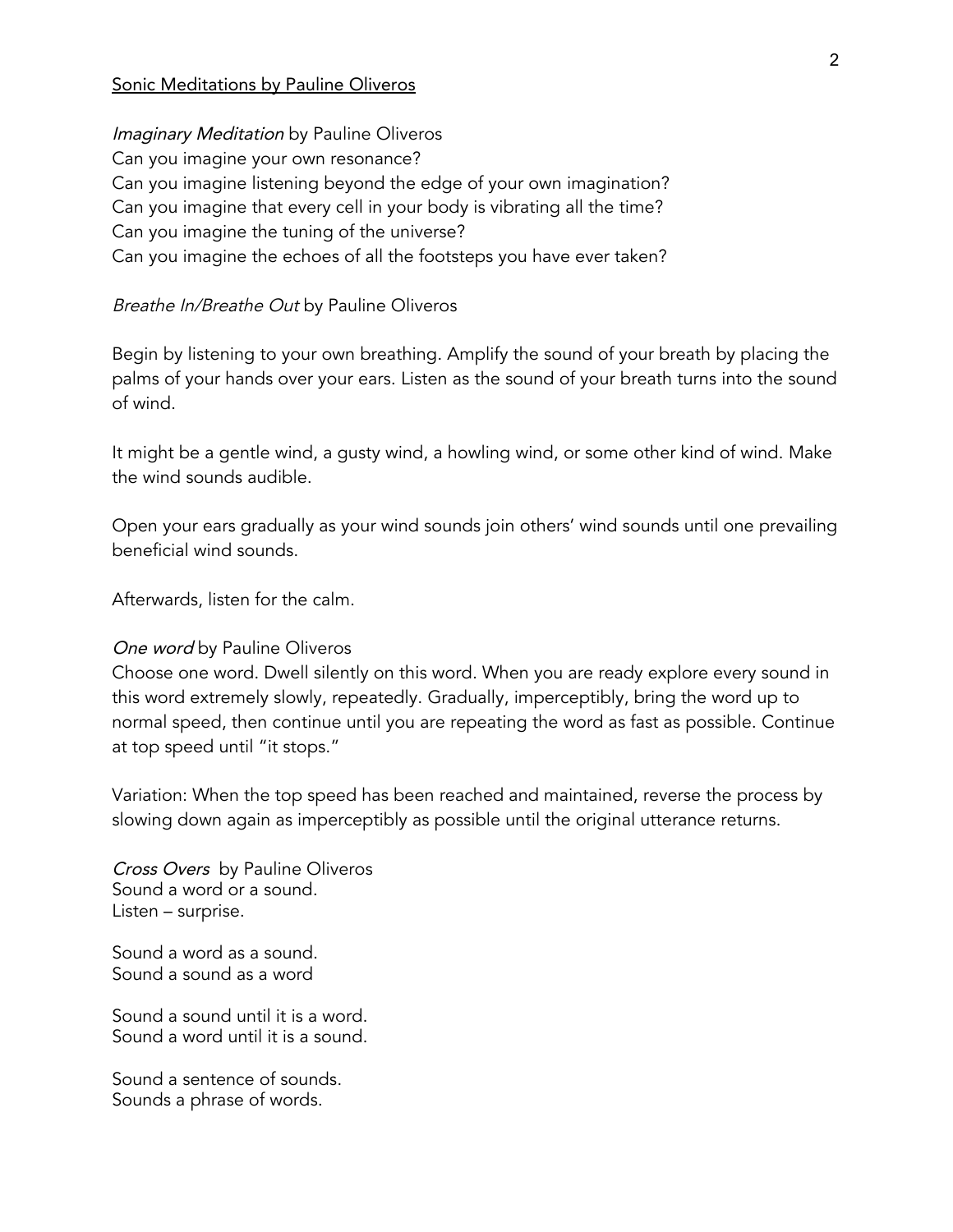## **Tumbling Song by Pauline Oliveros**

Make any sound vocal sound but always go downward from the initial attack. The initial attack may begin at any pitch level. Go downward in a glissando or in discrete steps continuously. Go any distance in range, at any speed, dynamic, or quality but the breath determines the maximum time length of any downward gesture.

#### **Tuning Meditation by Pauline Oliveros**

#### Short version

Using any vowel sound, sing a tone that you hear in your imagination. After contributing your tone, listen for someone else's tone and tune to it's pitch as exactly as possible. Continue by alternating between singing a tone of your own and tuning to the tone of another voice. Introduce new tones at will and tune to as many different voices as are present. Sing warmly.

## Calling (forth) by Jane Rigler

● Write (perhaps on an index card) the name of an ancestor, a year (that is associated to this person, perhaps the year of birth, death, or approximation of either) and a place (city, country, town) where she/he is from. If you don't know the name, date and/or place of an ancestor, imagine and give an ancestor a name, date and place. Participants may write down these three bits of information for more than one ancestor, but each ancestor has their own separate index card or paper.

For a predetermined or undetermined amount of time,

- Walk throughout the space,
- Share and Pass cards amongst the participants who simultaneously
- Read out loud (clearly, slowly and with esteem) the names, years and places
- Listen (internally, externally, focally and globally) to all the sounds of names, dates and places being pronounced and traveling in the room/space
- Acknowledge the people, memories, imaginations and resonating sounds with reverence.

## **Listening Questions by Pauline Oliveros**

Some listening questions created by Pauline Oliveros

- What is your earliest memory of sound? How do you feel about it?
- Do you listen for sound in your dreams? What do you hear? How does it affect you?
- What sounds remind you of home?
- How many sounds can you hear all at once?
- What are you hearing right now? How is it changing?
- Are you sure that you are hearing everything that there is to hear?
- What is your favorite sound?

Can you create your own Listening Questions?